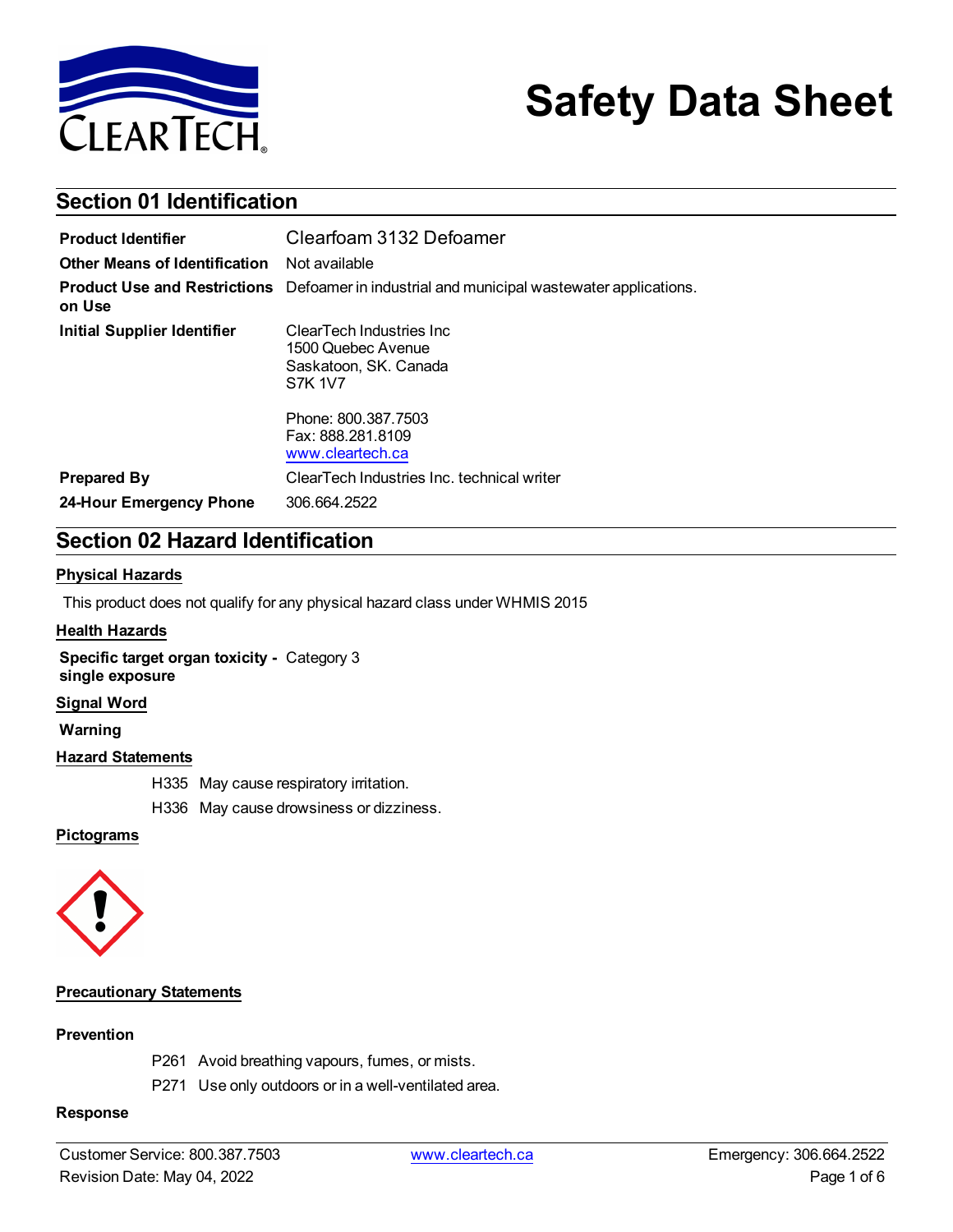# **Safety Data Sheet** Clearfoam <sup>3132</sup> Defoamer

P304 P340 P312 IF INHALED: Remove person to fresh air and keep comfortable for breathing. Call a POISON CENTER or doctor if you feel unwell.

#### **Storage**

- P403 Store in a well-ventilated place.
- P233 Keep container tightly closed.
- P405 Store locked up.

#### **Disposal**

P501 Dispose of contents / container in accordance with all federal, provincial and / or local regulations including the Canadian Environmental Protection Act.

#### **Hazards Not Otherwise Classified**

Not available

#### **Supplemental Information**

Not available

# **Section 03 Composition / Information on Ingredients**

#### **Hazardous Ingredients:**

| <b>Chemical name</b>                                         | Common name(s) | <b>CAS</b> number | Concentration (w/w%) |
|--------------------------------------------------------------|----------------|-------------------|----------------------|
| Distillates (petroleum), solvent-dewaxed heavy<br>paraffinic | Hydrocarbons   | 64742-65-0        | $< 30\%$ *           |

\*Exact concentration withheld as a trade secret.

# **Section 04 First-Aid Measures**

#### **Description of necessary first-aid measures**

| <b>Inhalation</b>                                                                            | Take precautions to ensure your own safety before attempting a rescue (wear appropriate protective<br>equipment, use the buddy system). Remove source of exposure or move person to fresh air and keep<br>comfortable for breathing. Call a POISON CENTER or doctor if you feel unwell. |  |
|----------------------------------------------------------------------------------------------|-----------------------------------------------------------------------------------------------------------------------------------------------------------------------------------------------------------------------------------------------------------------------------------------|--|
| Ingestion                                                                                    | Get medical advice / attention if you feel unwell or are concerned.                                                                                                                                                                                                                     |  |
| <b>Skin</b><br>contact                                                                       | Rinse skin with lukewarm, gently flowing water / shower for 5 minutes or until product is removed. If skin<br>irritation occurs or if you feel unwell: Get medical advice / attention.                                                                                                  |  |
| Eye<br>contact                                                                               | If irritation occurs, cautiously rinse eyes with lukewarm, gently flowing water for 5 minutes, while holding the<br>eyelids open. If eye irritation persists: Get medical advice / attention.                                                                                           |  |
| Most important symptoms and effects, both acute and delayed                                  |                                                                                                                                                                                                                                                                                         |  |
| <b>Inhalation</b>                                                                            | May cause respiratory irritation. May cause drowsiness or dizziness.                                                                                                                                                                                                                    |  |
| Ingestion                                                                                    | May cause discomfort or nausea.                                                                                                                                                                                                                                                         |  |
| <b>Skin contact</b>                                                                          | Not available                                                                                                                                                                                                                                                                           |  |
| May cause eye irritation and redness.<br>Eye contact                                         |                                                                                                                                                                                                                                                                                         |  |
| <b>Further information</b> For further information see Section 11 Toxicological Information. |                                                                                                                                                                                                                                                                                         |  |

### **Section 05 Fire Fighting Measures**

**Suitable extinguishing media** Extinguish fire using extinguishing agents suitable for the surrounding fire.

**Unsuitable extinguishing media** Water jets are not recommended in fires involving chemicals.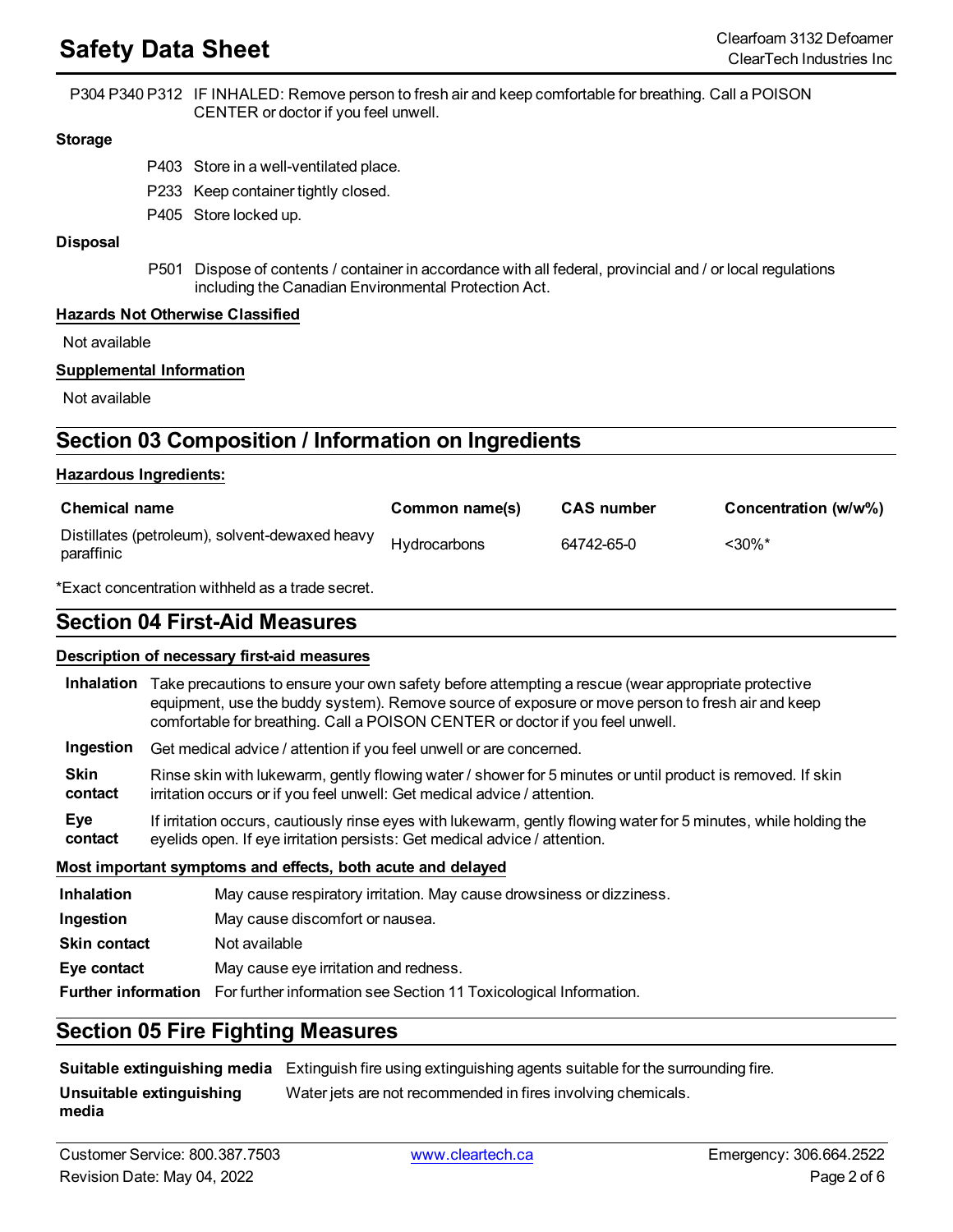**Specific hazards arising from** In the event of a fire oxides of carbon, nitrogen, phosphorous, and sulphur may be released. **the chemical**

**Special protective equipment** Wear NIOSH-approved self-contained breathing apparatus and chemical-protective **for fire-fighters** clothing.

### **Section 06 Accidental Release Measures**

| <b>Personal Precautions /</b><br><b>Protective Equipment /</b><br><b>Emergency Procedures</b> | Wear appropriate personal protective equipment (See Section 08 Exposure Controls and<br>Personal Protection). Stay upwind, ventilate area. Avoid breathing vapours, fumes, or<br>mists.                                                                                                                                                         |
|-----------------------------------------------------------------------------------------------|-------------------------------------------------------------------------------------------------------------------------------------------------------------------------------------------------------------------------------------------------------------------------------------------------------------------------------------------------|
| <b>Environmental Precautions</b>                                                              | Prevent material from entering waterways, sewers or confined spaces. Notify local health<br>and wildlife officials. Notify operators of nearby water intakes.                                                                                                                                                                                   |
| <b>Methods and Materials for</b><br><b>Containment and Cleaning</b><br>Up                     | SMALL SPILLS: Stop or reduce leak if safe to do so. Clean up spill with non-reactive<br>absorbent and place in suitable, covered, labeled containers. Flush area with water.<br>Contaminated absorbent material may pose the same hazards as the spilled product.<br>LARGE SPILLS: Contact fire and emergency services and supplier for advice. |

# **Section 07 Handling and Storage**

|                                    | Precautions for Safe Handling Use proper equipment for lifting and transporting all containers. Use sensible industrial<br>hygiene and housekeeping practices. Wash thoroughly after handling. Avoid all situations<br>that could lead to harmful exposure. Avoid generating vapours, fumes, or mists.<br>Inspect containers for damage or leaks before handling. If the original label is damaged or<br>missing replace with a workplace label. Have suitable emergency equipment for fires, spills<br>and leaks readily available. |
|------------------------------------|--------------------------------------------------------------------------------------------------------------------------------------------------------------------------------------------------------------------------------------------------------------------------------------------------------------------------------------------------------------------------------------------------------------------------------------------------------------------------------------------------------------------------------------|
| <b>Conditions for Safe Storage</b> | Store in a cool, dry, well-ventilated area, away from heat sources and incompatible<br>materials. Always store in original labeled container. Keep containers tightly closed when<br>not in use and when empty. Empty containers may contain hazardous residues. Protect<br>label and keep it visible.                                                                                                                                                                                                                               |
| <b>Incompatibilities</b>           | Oxidizing agents, such as oxygen, hydrogen peroxide, sulphuric and nitric acids,<br>hypochlorites and permanganates.                                                                                                                                                                                                                                                                                                                                                                                                                 |

# **Section 08 Exposure Controls and Personal Protection**

#### **Exposure limits**

There are no known exposure limits for this product.

**Engineering controls**

| <b>Ventilation Requirements</b> | Mechanical ventilation (dilution or local exhaust), process or personnel enclosure and<br>control of process conditions should be provided in accordance with all fire codes and<br>regulatory requirements. Supply sufficient replacement air to make up for air removed by<br>exhaust systems. |
|---------------------------------|--------------------------------------------------------------------------------------------------------------------------------------------------------------------------------------------------------------------------------------------------------------------------------------------------|
| $\mathbf{O}$                    | Ala ang aktito ng agamang ng latinga taong ng lila ng mulay dibunatang tao ilitira ng tito ay nito ng atungala                                                                                                                                                                                   |

**Other with the commendations beyond the required hygiene facilities at the place of work.** 

#### **Protective equipment**

The following are recommendations only. It is the responsibility of the employer / user to conduct a hazard assessment of the process in which this product being used and determine the proper engineering controls and PPE for their process. Additional regulatory and safety information should be sought from local authorities and, if needed, a professional industrial hygienist.

| Eye and face protection  | Where there is potential eye or face exposure, safety glasses are recommended. Contact<br>lenses are not recommended; they may contribute to severe eye injury. |
|--------------------------|-----------------------------------------------------------------------------------------------------------------------------------------------------------------|
| Hand and body protection | Where handling this product it is recommended that skin contact is avoided.                                                                                     |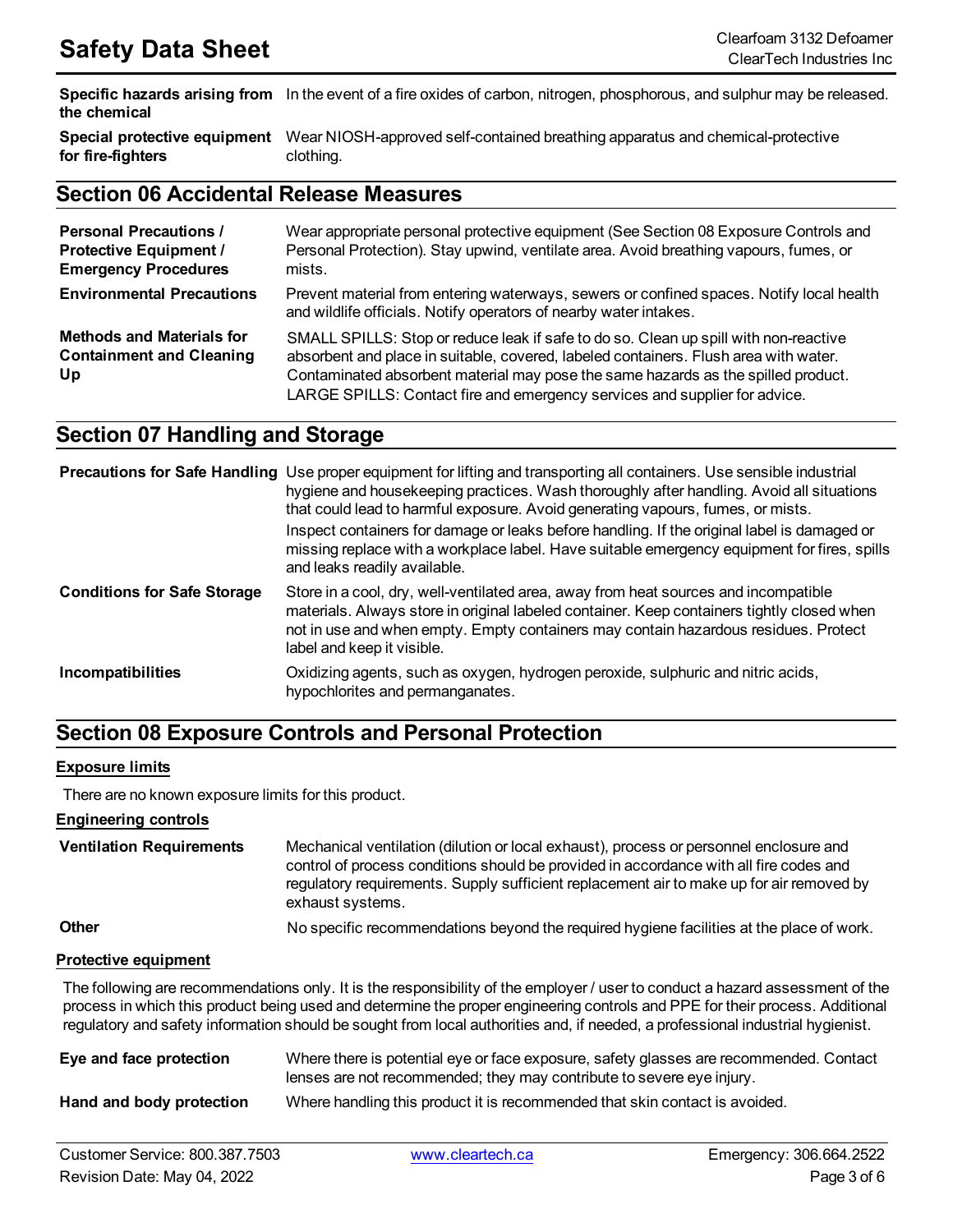# **Safety Data Sheet** Clearfoam <sup>3132</sup> Defoamer

| <b>Respiratory protection</b> | In case of insufficient ventilation wear suitable respiratory equipment. |
|-------------------------------|--------------------------------------------------------------------------|
| <b>Thermal hazards</b>        | Not available                                                            |

# **Section 09 Physical and Chemical Properties**

### **Appearance**

| <b>Physical state</b>                      | Liquid                         |
|--------------------------------------------|--------------------------------|
| Colour                                     | Clear to hazy, amber to yellow |
| <b>Odour</b>                               | Not available                  |
| Odour threshold                            | Not available                  |
| <b>Property</b>                            |                                |
| рH                                         | Not available                  |
| Melting point / freezing point             | Not available                  |
| Initial boiling point and<br>boiling range | Not available                  |
| <b>Flash point</b>                         | $>125$ °C                      |
| <b>Evaporation rate</b>                    | Not available                  |
| Flammability                               | Not applicable                 |
| <b>Upper flammable limit</b>               | Not available                  |
| Lower flammable limit                      | Not available                  |
| Vapour pressure                            | Not available                  |
| Vapour density                             | Not available                  |
| <b>Relative density</b>                    | Not applicable                 |
| <b>Solubility</b>                          | Dispersible in water           |
| Partition coefficient: n-<br>octanol/water | Not available                  |
| <b>Auto-ignition temperature</b>           | Not available                  |
| <b>Decomposition temperature</b>           | Not available                  |
| <b>Viscosity</b>                           | Not available                  |
| <b>Specific gravity</b>                    | ~0.92 g/mL @ 25 °C             |
| <b>Particle characteristics</b>            | Not applicable                 |

# **Section 10 Stability and Reactivity**

| Reactivity                                   | Not available                                                                                                        |
|----------------------------------------------|----------------------------------------------------------------------------------------------------------------------|
| <b>Stability</b>                             | This product is stable if stored according to the recommendations in Section 07.                                     |
| <b>Possibility of hazardous</b><br>reactions | Hazardous polymerization is not known to occur.                                                                      |
| <b>Conditions to avoid</b>                   | Avoid contact with incompatible materials.                                                                           |
| Incompatible materials                       | Oxidizing agents, such as oxygen, hydrogen peroxide, sulphuric and nitric acids,<br>hypochlorites and permanganates. |
| <b>Hazardous decomposition</b><br>products   | Thermal decomposition may produce oxides of carbon, nitrogen, phosphorous, and sulphur.                              |

# **Section 11 Toxicological Information**

#### **Acute Toxicity (LD50 / LC50 values)**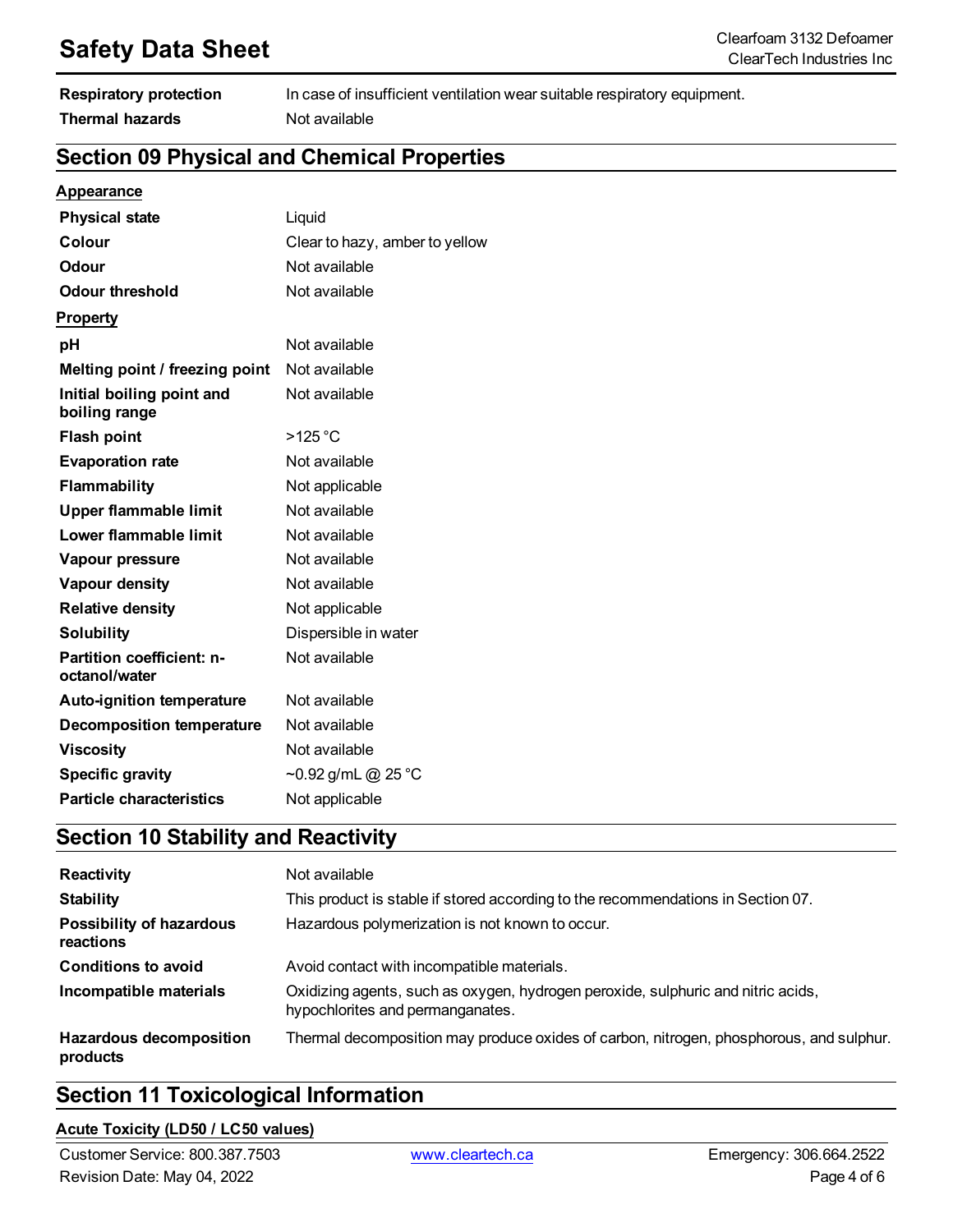# **Safety Data Sheet** Clearfoam <sup>3132</sup> Defoamer

There is no available toxicity data for this product.

| <b>Chemical</b><br>characteristics | No known effects                                                                                  |
|------------------------------------|---------------------------------------------------------------------------------------------------|
| <b>Skin</b>                        | Not available                                                                                     |
| Ingestion                          | May cause discomfort or nausea.                                                                   |
| <b>Inhalation</b>                  | May cause respiratory irritation. May cause drowsiness or dizziness.                              |
| Eye contact                        | May cause eye irritation and redness.                                                             |
| <b>Sensitization</b>               | This product and its components at their listed concentration have no known sensitizing effects.  |
| <b>Mutagenicity</b>                | This product and its components at their listed concentration have no known mutagenic effects.    |
| Carcinogenicity                    | This product and its components at their listed concentration have no known carcinogenic effects. |
| Reproductive<br>toxicity           | This product and its components at their listed concentration have no known reproductive effects. |
| Specific organ<br>toxicity         | May cause drowsiness or dizziness.                                                                |
| <b>Aspiration hazard</b>           | Not available                                                                                     |
| Synergistic<br>materials           | Not available                                                                                     |

### **Toxic Health Effect Summary**

# **Section 12 Ecological Information**

#### **Ecotoxicity**

there is no available toxicity data for this product.

| <b>Biodegradability</b> | The domestic substance list categorizes one or more of the components of this product as<br>persistent.   |
|-------------------------|-----------------------------------------------------------------------------------------------------------|
| <b>Bioaccumulation</b>  | The domestic substance list categorizes all of the components of this product as non-<br>bioaccumulative. |
| <b>Mobility</b>         | This product is water soluble, is not predicted to adsorb to soil and may contaminate ground<br>water.    |
| Other adverse effects   | Not available                                                                                             |

# **Section 13 Disposal Considerations**

| <b>Waste From Residues /</b>  | Dispose in accordance with all federal, provincial, and local regulations including the                                                                                     |
|-------------------------------|-----------------------------------------------------------------------------------------------------------------------------------------------------------------------------|
| <b>Unused Products</b>        | Canadian Environmental Protection Act.                                                                                                                                      |
| <b>Contaminated Packaging</b> | Do not remove label, follow label warnings even after the container is empty. Empty<br>containers should be recycled or disposed of at an approved waste handling facility. |

# **Section 14 Transport Information**

| UN number                                  | Not available |
|--------------------------------------------|---------------|
| UN proper shipping name<br>and description | Not available |
| Transport hazard class(es)                 | Not available |
| Packing group                              | Not available |
| <b>Excepted quantities</b>                 | Not available |